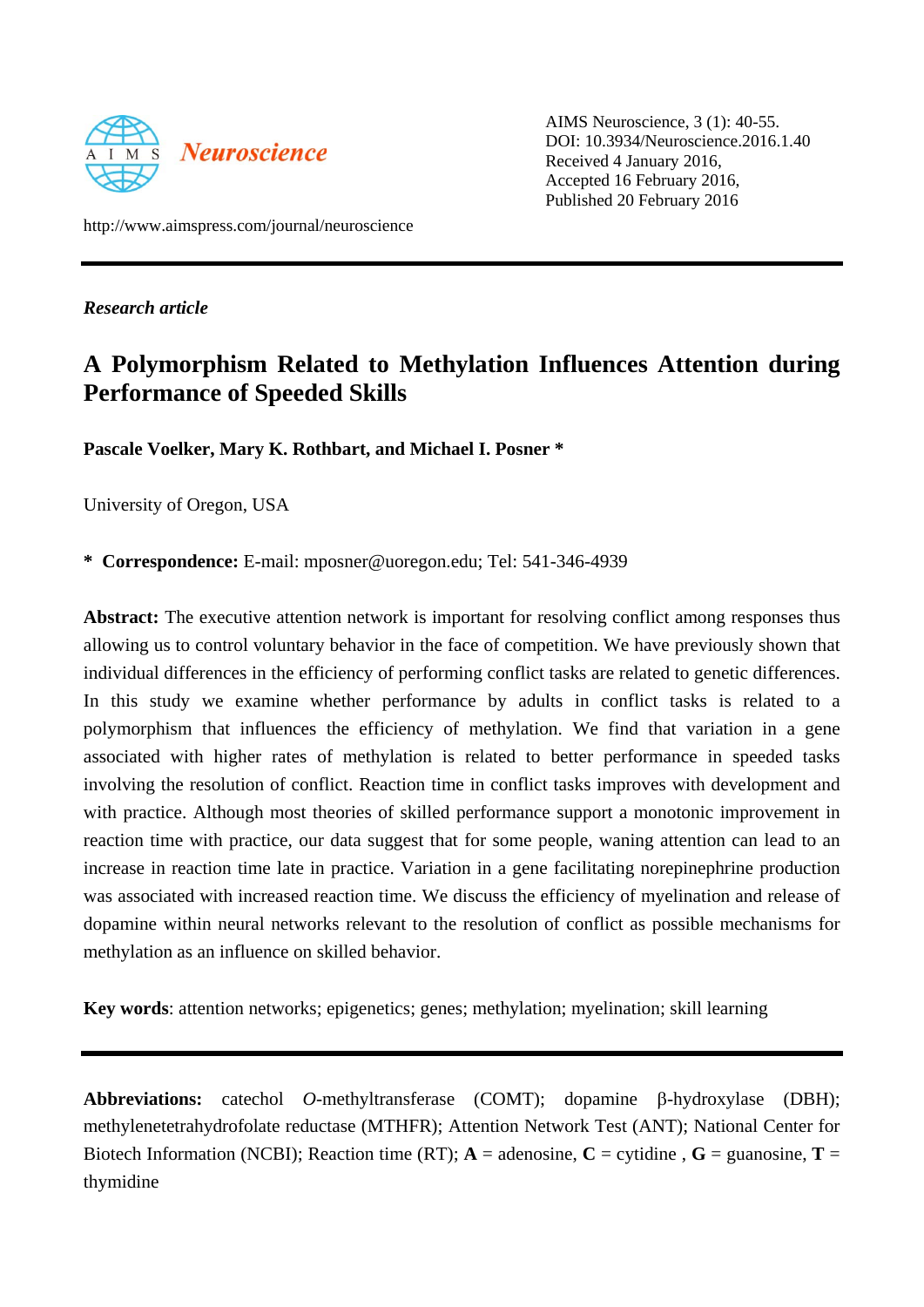#### **1. Introduction**

The executive attention network is important for resolving conflict among competing responses [1]. A major part of that network is the anterior cingulate gyrus, modulated by dopamine from the ventral tegmental area. Genetic variations that influence dopamine have been shown to relate to the time to resolve conflict [2,3]. For example, the G158A genetic variation of catechol *O*-methyltransferase (COMT) gene, whose product metabolizes dopamine, has been related to individual differences in conflict related tasks [4]. Electrophysiological markers of conflict resolution are also related to allelic variations of COMT [5].

Genes related to norepinephrine are involved in the ability to obtain and maintain alertness [2,3]. Alertness during sustained attention tasks has been related to variation in the gene dopamine β-hydroxylase (DBH), whose product converts dopamine to norepinephrine. In a timed attention task, DBH was associated with individual differences in the number of errors, and with differences in reaction time [6]. In our child study [7], children with the 444G polymorphism of DBH showed a strong upswing in RT between days 2 and 3 of practice, suggesting that RT increases were related to a reduced level of alerting with sustained practice.

While genetic variation can change gene expression resulting in behavioral effects, a growing body of research has demonstrated that epigenetic modification of genes such as methylation also influences gene expression and behavior. Epigenetic regulation of gene expression has been associated with environmental influence and learning. In an associative learning task performed by rats, gene methylation was required for new learning to occur and these changes were dependent on neural activity [8]. Gene methylation requires functioning of the folate metabolic pathway, and the gene encoding methylenetetrahydrofolate reductase (MTHFR) facilitates the production of a methyl precursor used in methylation reactions. Variation in the MTHFR gene has been associated with attention deficits and processing speed in child leukemia survivors [9] and cognitive ability in elderly males [10]. An association between genetic variation in MTHFR and COMT predicted the number of errors in a task requiring executive function in schizophrenia patients [11]. Methylation thus relates to performance in cognitive tasks.

In our previous work [7] we found that 7 year old children homozygous for the 677C allele of the MTHFR gene, associated with superior methylation, and the 158A (Met) allele of COMT, known to influence executive attention, showed greater improvement in overall reaction time and resolution of conflict when performing the Attention Network Test (ANT). To determine the generality of our previous observations of learning in children, we have trained undergraduate students in several learning tasks, two of which measure reaction time and a third task is unspeeded. We ask if polymorphisms in a gene related to methylation efficiency (MTHFR) alone or in conjunction with one relating to attention (COMT), influence performance on the ANT in adults as we have found for children [\[7\]](#page-14-0). We also ask if a gene related to sustaining attention (DBH) is involved in increases in RT during practice. Finally, we examined the relation of these genes to explicit and implicit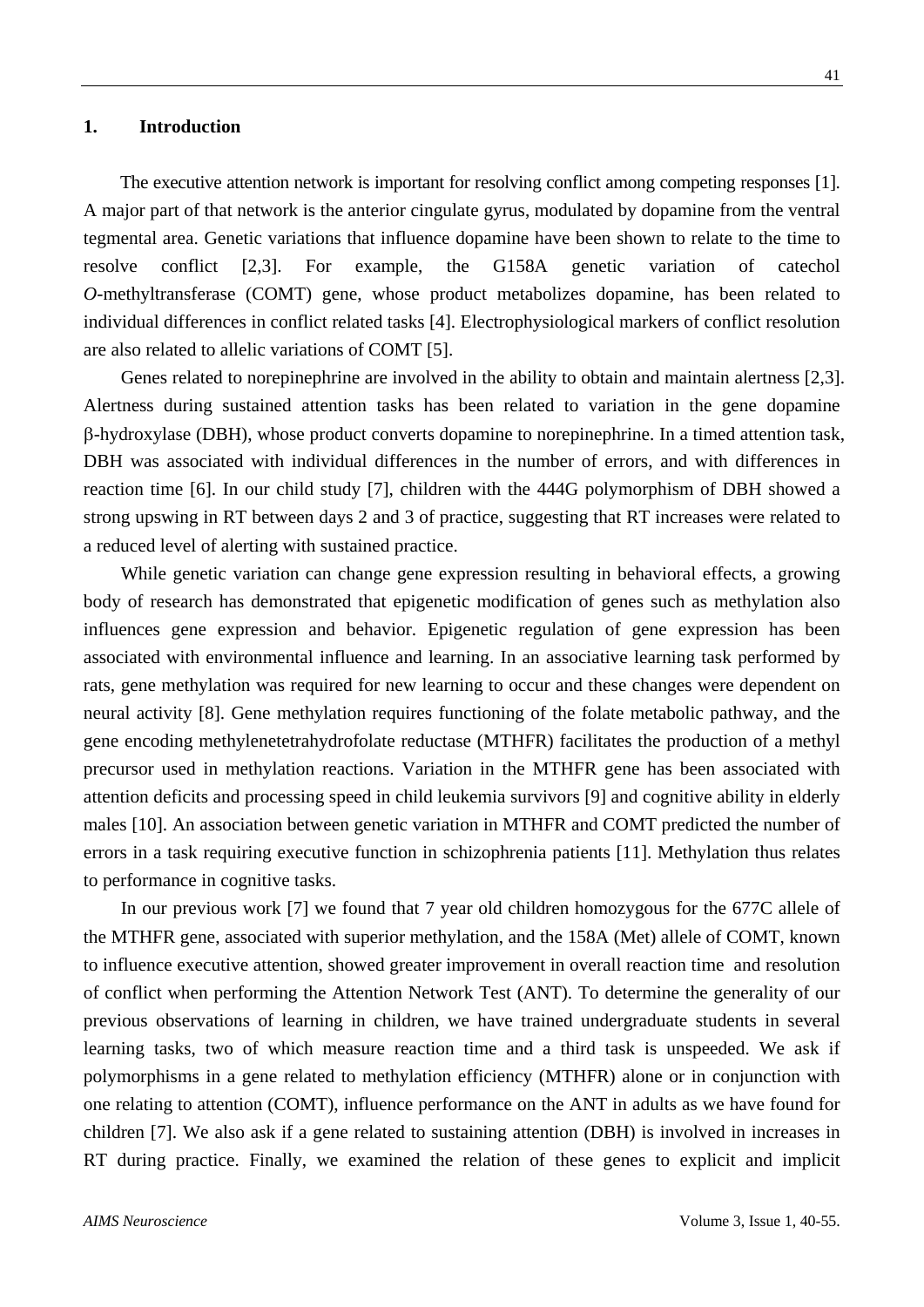performance of skills that involve speed of response and to an unspeeded paired associate learning task.

## **2. Materials and Methods**

Seventy undergraduate students at the University of Oregon (26 Male) volunteered to participate in three one hour sessions over a two week period. They were paid \$15 per hour. Each day the students performed each of the three tasks described below. Written consent was obtained in the first session for participation in the study, and procedures were approved by the Institutional Review Board of the University of Oregon.

# *2.1. Behavioral tasks*

# 2.1.1. Attention network test (ANT)

To examine the alerting, orienting and conflict resolution networks of attention, 70 participants performed the ANT [12] three times, once in each session. The ANT requires participants to press a key in the direction of a target arrow surrounded by flanker arrows [13] which can be congruent (point in the same direction), or incongruent (point in the opposite direction) with the target. The response time averaged over all conditions we call the overall reaction time (RT). The difference between incongruent and congruent trials has been shown to correlate with activation of the dorsal anterior cingulate and is thought to be a measure of the ability to resolve conflict [14]. We use the term conflict scores for this subtraction. Cues introduced before the target inform participants of where and when the target will occur, allowing measures of the orienting and alerting network. Participants were given 128 trials in each of the three sessions and reaction time and error rates were recorded.

In our previous study the child version of the ANT was used. The difference between the adult version and the child ANT must be taken into consideration when viewing Figure 1. The adult version uses arrows as the target and the child version uses animals, so children follow a story that requires them to press the key in the direction that the center animal is moving. Three sets of 32 targets were used in each of the three sessions, half of the target animals pointed left and half right, flankers were either pointing in the same (congruent) or opposite (incongruent) direction as the target. Prior to the target different cue conditions were presented to measure the alerting and orienting network. The child pressed one of two buttons to designate the direction in which the target animal's head pointed, RT and errors were recorded.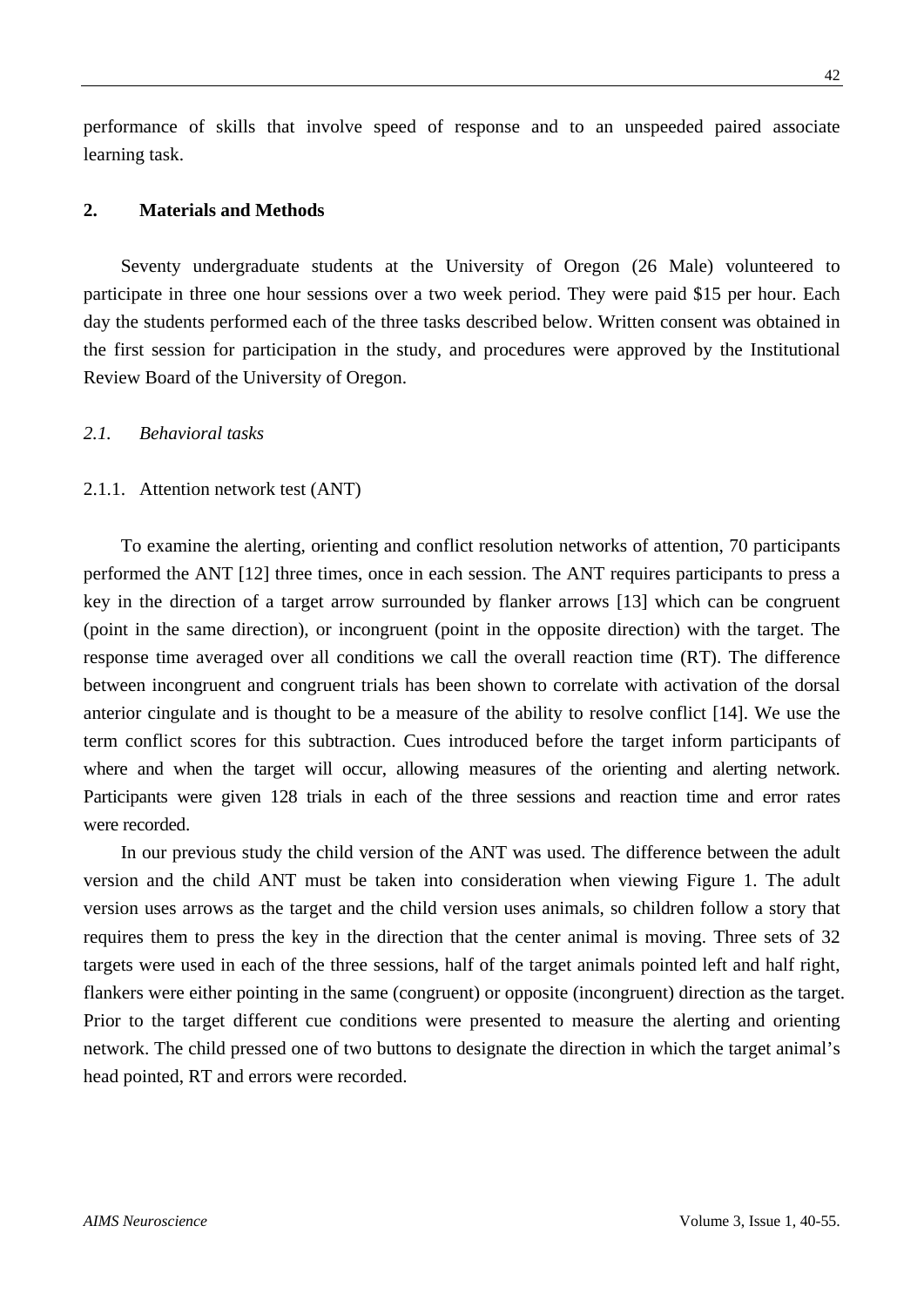#### 2.1.2. Serial reaction time task

All 70 subjects performed the serial task in each session, measuring both explicit learning and implicit performance through reaction time and accuracy. Following the Curran and Keele [15] method and using computer graphics, a sequence of targets were presented in an arrangement of four locations on the screen. When an 'X' is presented, the participant is to press the key under that location as rapidly as possible. Performance on trials with a repeating fixed sequence is compared with trials in which the sequence is random to yield the explicit learning measure. Increased speed with repeated trials is a measure of learning of the sequence. By use of a divided attention task, explicit efforts to identify and perform the previously learned sequence are reduced and there is a

relatively pure implicit performance measure. 12 blocks of 120 trials are presented, beginning with two practice blocks of the dual (divided attention) task using random trials and three practice blocks of the single task using a fixed sequence. Both the implicit and explicit measures are preceded by at least one practice block and the experimental measures are performed in sequence. A different fixed sequence of six stimuli is presented in each session. Subjects are not informed as to the presence or absence of a fixed sequence.

# 2.1.3. Paired associates test

All 70 subjects performed the paired associates test in each session or until all word pairs were remembered correctly. This task measures word association learning. Using computer graphics, during a viewing phase 30 word pairs are shown sequentially, followed by a testing phase. In the testing phase stimulus words are randomly displayed for 2 seconds, during this interval the person generates a spoken response by naming its paired word. After the response interval, stimulus and response words are shown together for 2 seconds, providing another opportunity to learn the association. Subjects are instructed to try to name the word prior to the response appearing. One viewing block and three testing blocks were presented in each session unless the participant was correct on all pairs, thus completing the task. The percent correct for the 30 pairs are measured on each replication and number of trials to completion is scored.

## *2.2. Genetic analysis*

All subjects submitted saliva samples for analysis during session 1. The relative allele frequencies for each gene were not significantly different than expected based on global frequencies (NCBI). The allelic frequencies for the genotype groupings are shown in Table 1.

The demographic distribution was as follows: 39 caucasian, 15 asian, 1 pacific islander, 1 african american, 4 selected 'other' ethnicity, and 12 did not specify ethnicity. Four of the subjects identified with a hispanic heritage.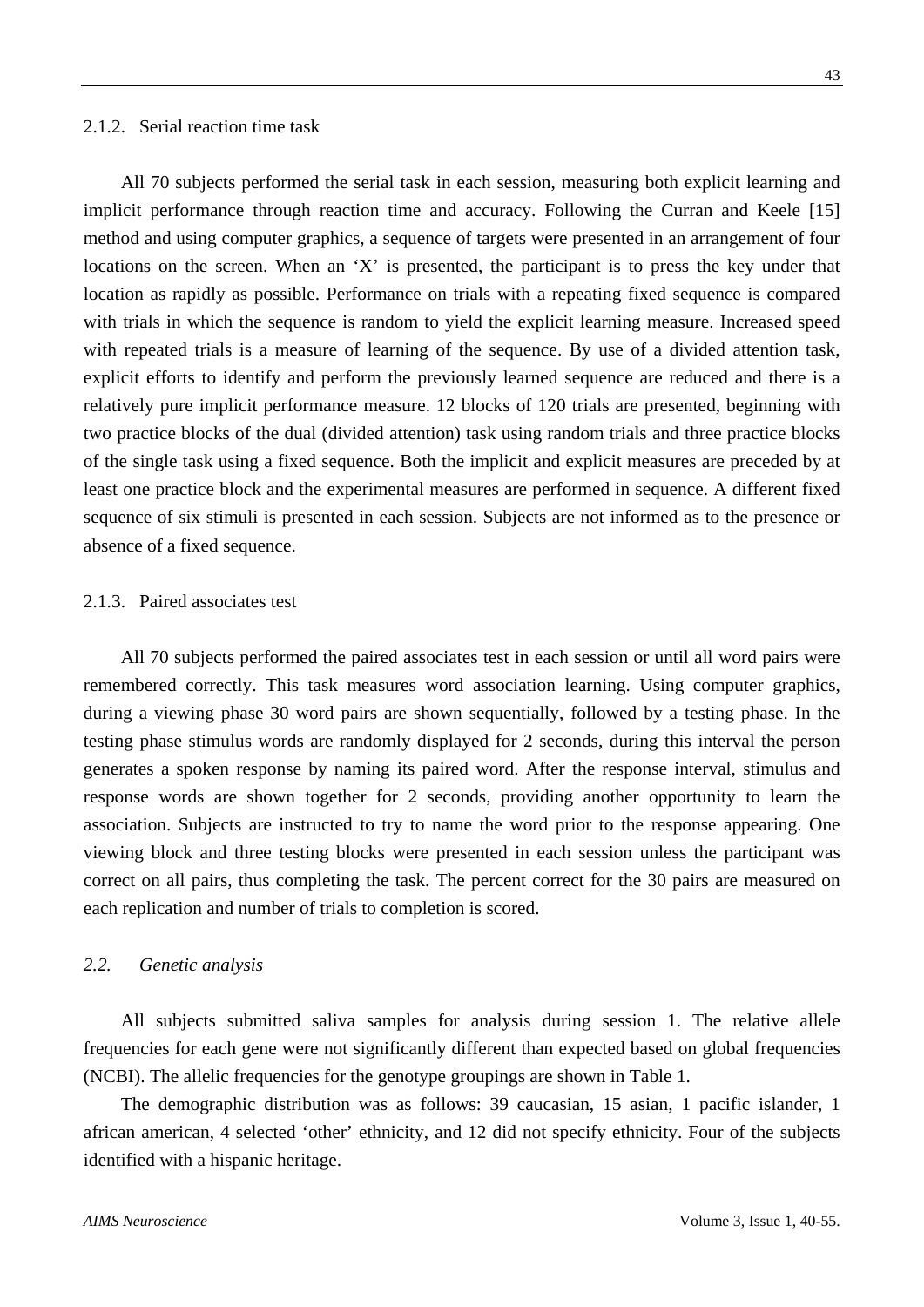|              | <b>COMT</b> |       | <b>DBH</b> |       |
|--------------|-------------|-------|------------|-------|
|              | AA          | GA/GG | GG         | AG/AA |
| <b>MTHFR</b> |             |       |            |       |
| CC           |             | 32    |            | 31    |
| TC/TT        |             | 27    |            | 28    |

**Table 1. Number of participants for gene X gene interaction in adults.**

Saliva samples were collected using Oragene collection tubes (DNA Genotek) and processed according to the suggested DNA extraction protocol. The COMT genotype at rs4680 (Val108/158Met) was assayed according to the method of Daniels et al [16], and the reaction conditions are described in our previous work [17]. The DBH rs1108580 (G444A) variation was amplified using oligonucleotides from Cubells et al [18] and the following conditions:  $200 \mu M$  each dNTP, 3 mM  $MgCl_2$ ,  $1\times$  (NH4)<sub>2</sub>SO<sub>4</sub> buffer, 2.5 units recombinant Taq polymerase (Fermentas), and 20 ng DNA. The amplification proceeded at 94°C for 3 min, then cycled 40 times at 94°C 30 sec, 60°C 30 sec and 72°C 30 sec, followed by 3 min at 72°C. The products were digested with EcoNI at 37° and resolved in 3% high resolution agarose. The MTHFR rs1801133 variation was assayed using the following primers: forward 5'-CGAAGCAGGGAGCTTTGAGG-3' and reverse 5'-AGGACGGTGCGGTGAGAGTG-3'. The reaction conditions were similar to that of DBH, with the following differences: 1.5 mM  $MgCl<sub>2</sub>$ , and an annealing temperature of 56°C. Fragments were digested at 37°C with HinfI and the 233 bp (C allele)/176 bp (T allele) products resolved in 2.5% agarose.

# *2.3. Statistical analysis*

We divided MTHFR, COMT, and DBH into allelic groups shown in Table 1. For each task we used ANOVA to determine significant effects on RT and/or errors of allelic groups as a function of practice (sessions or blocks). In the case of implicit and explicit learning measures and speed measures we calculated product moment correlations between scores.

# **3. Results**

# *3.1. ANT behavioral effects*

We first compare our overall ANT reaction time between children in our previous work [7], and adults, in the current study. We found an average improvement in overall RT of about 400 millisec between age 7 children and adults (See Figure 1). The version of the flanker task was different for 7 year olds than adults. These differences (see method section) made the child version somewhat easier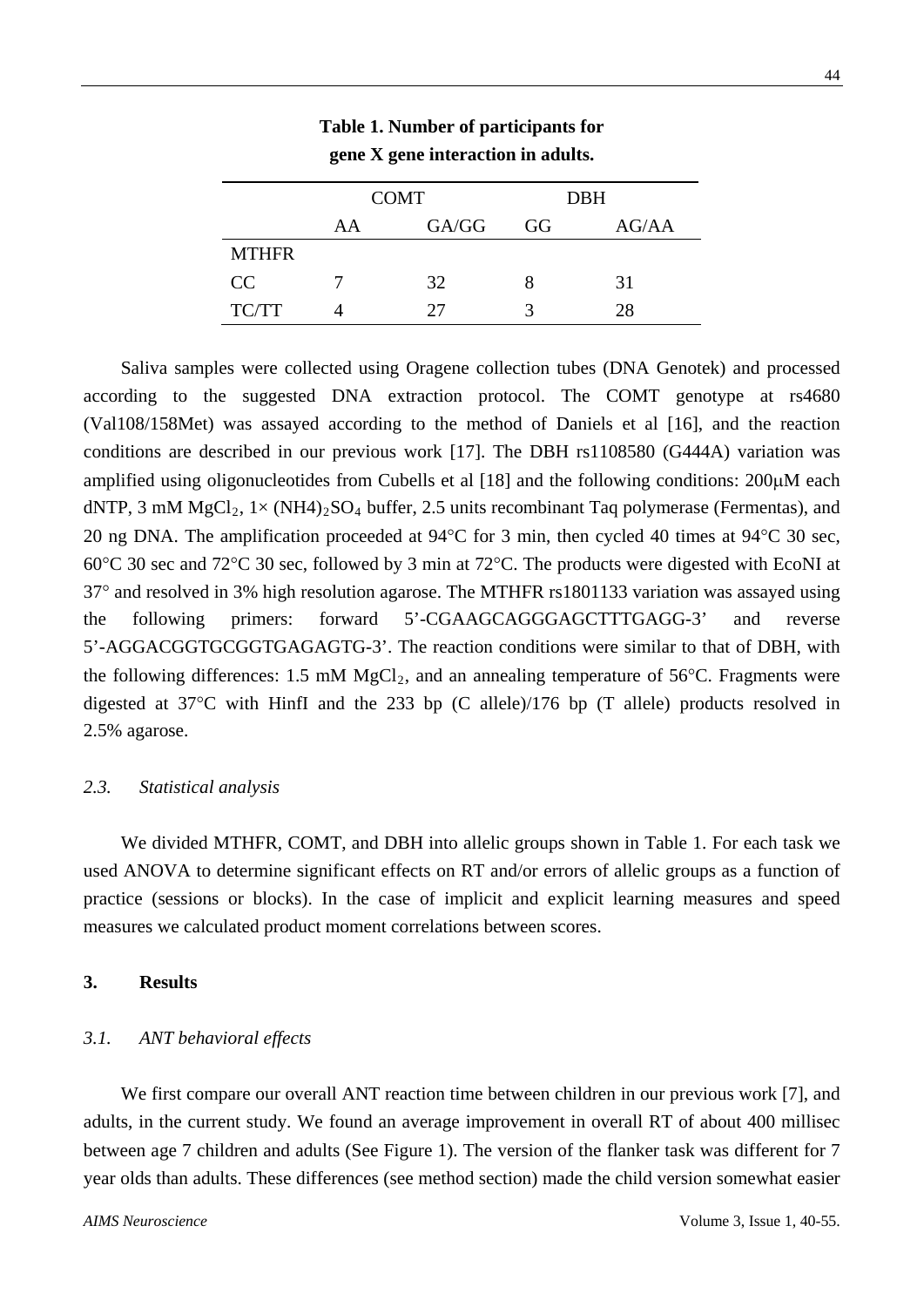and the RT differences between the two ages may be less than they would otherwise be. It should be noted that in a recent large scale study using the arrow version of the flanker task at all ages [19], at age 7 overall RT was about 1100 msec and for adults it was about 640 msec; a difference of 460 msec. This result is quite similar to what we found. In that study [19] conflict scores were about 130 msec at age 7 and about 70 msec for adults. The average conflict score in our adult study was also 70 msec (see Figure 3A and B). Since in our child study [7], the conflict was introduced by the animals rather than arrows, conflict scores are not comparable at the two ages.



**Figure 1. Comparison of 7 year old children and adults in ANT Reaction Times.**

We also observed practice effects over three sessions (see method) and found improved RT over the three sessions at both ages of about 40 millisec. Both the faster RTs for adults (F  $(1,412) = 1518$ ,  $p < 0.001$ ) and the improvement with practice for both groups (F (2,412) = 7.5,  $p < 0.001$ ) are significant. There is no interaction between the two  $(F (2.412) = 1.9, p > 0.05)$ . The reduced RT with age is about 10 times as large as the improvement with training at a given age. Only the child data shows a mean upswing between session 2 and 3, which is not significant overall, but is significant for children homozygous for the G allele of the DBH gene.

# *3.2. Other behavioral tasks*

In our previous study with children, we measured learning using the ANT and a behavioral task similar to the game Simon Says [7]. In this study we looked at learning in adults using the ANT, a serial reaction time task that allowed separate estimates of explicit learning and implicit performance,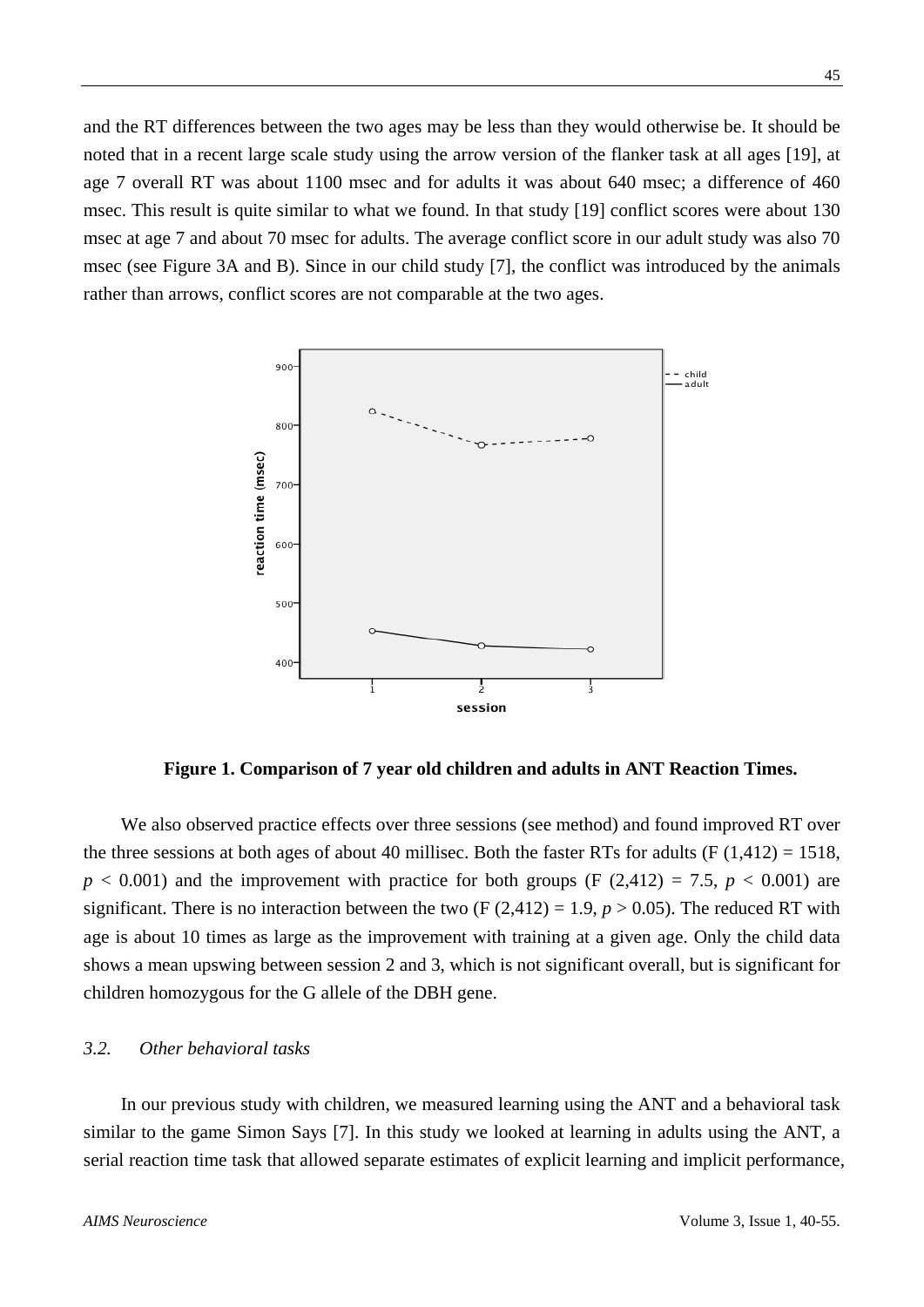and an unspeeded verbal learning task. Figure 2 shows the mean RT for all participants during each block of the serial reaction time task. The unshaded region contains blocks in which an auditory task was performed at the same time as the serial reaction time task. The shaded block shows where the serial reaction time task was run alone. Triangular symbols represent trials with a fixed sequence and circular symbols represent random trials.



**Figure 2. Mean RT for different blocks of the serial reaction time task.**

There are two measures of explicit learning, both from blocks where only a single task is performed. The first explicit learning measure is the change in RT between block 3 and 6 (see Figure 2) during repeated practice of a fixed sequence. The second is the difference in RT between block 8 and the average of blocks 7 and 9. This subtraction measures performance after learning of the fixed sequence (block 3–6) in comparison with random trials (block 8). These blocks all take place during the single task phase and reflect specific learning of the sequence rather than general learning of how to carry out the task. We found a high correlation  $(r = 0.69)$  between two measures of explicit learning in the serial reaction time task. We found no correlation between explicit learning as measured by either of the methods described above and implicit performance as measured by the difference between ordered (block 11) and random (blocks 10 and 12, averaged) trials, all measured during the dual task condition. There was also a significant correlation between overall RT in the ANT and block 7 of the serial learning task, which most resembles ANT trials with single task random sequences (e.g. Day 1  $r = 0.66$ ,  $p < 0.001$ ), suggesting a general tendency to be fast or slow regardless of the task.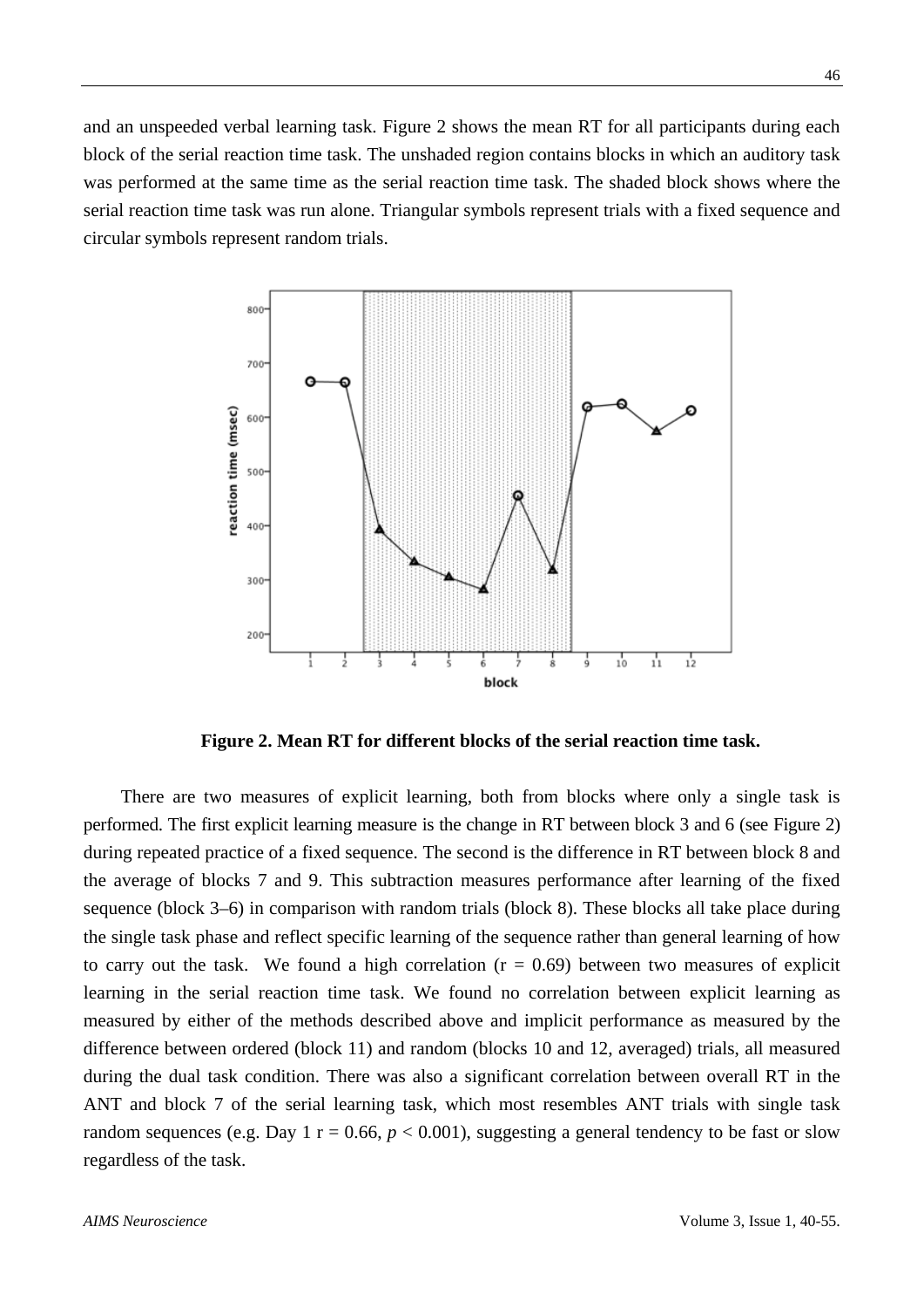Previously we reported that the extent of improvement found in the ANT with repeated trials in children depended in part upon the efficiency of methylation, one form of epigenetic effect [7]. Of course adults, like children, differ widely in their ability to resolve conflict and in their improvement with practice. In this paper we seek to determine the possible role of methylation on the ability to resolve conflict in the ANT and also in other cognitive tasks.

In the child data we found a significant effect of allelic variation in MTHFR in interaction with that of COMT on learning and performance. This was true for both overall RT and for conflict. For the MTHFR gene, children with the CC genotype showed a stronger improvement over the three days, but carriers of the T allele showed better overall performance in both reaction time and the resolution of conflict.

COMT has been shown to influence executive attention through its association with conflict [4], Figure 3 shows adult conflict scores in the ANT for combinations of alleles of MTHFR and COMT. There is a main effect of the MTHFR variation on conflict (F  $(2,132) = 5.55$ ,  $p = 0.005$ ). There is also a significant interaction between COMT and MTHFR alleles on conflict (F  $(2,132) = 3.11$ ,  $p = 0.048$ ). The graph shows clearly that performance associated with MTHFR differs only in COMT individuals homozygous for the A allele. This is similar to what was found for children. The adult results differ from the child results in that for adults the CC genotype is associated with generally smaller conflict scores than T carriers, but the T carriers show a greater reduction in conflict scores with practice. Our adult findings are in line with other literature with adults which has shown the disadvantage of the T allele for task performance. One possible reason for this difference with age would be that it reflects that the task (pressing a key as to whether an arrow points right or left) is less novel for adults and requires relatively little learning, while the conflict task is more novel for children so that learning is more critical for them. The main effect of MTHFR on conflict is based on an N greater than 30 in each cell, but as shown in Table 1 the interaction is based on very lows Ns in some cells. Therefore it is important to point out that although the main effect is clear, the status of the interaction between COMT and MTHFR is less clear.

#### 3.3.1. Reduced attention

Unlike the children, mean RT in adults continues to improve from day 2 to day 3, although very slightly. Nonetheless there is some evidence that DBH influences the scores from Day 2 to Day 3. Although there is no main effect of DBH on these RTs there is a trend toward an interaction between DBH and MTHFR on improvement in RT between these two days  $(F (1,66) = 3.82, p = 0.055)$ . Only individuals homozygous for the GG genotype of DBH, associated with poorer attentional performance in children, who are carriers of the less efficient methylation T allele of MTHFR show an upswing in RT from day 2 to day 3. There is a similar effect for the mean RT of block 7 in the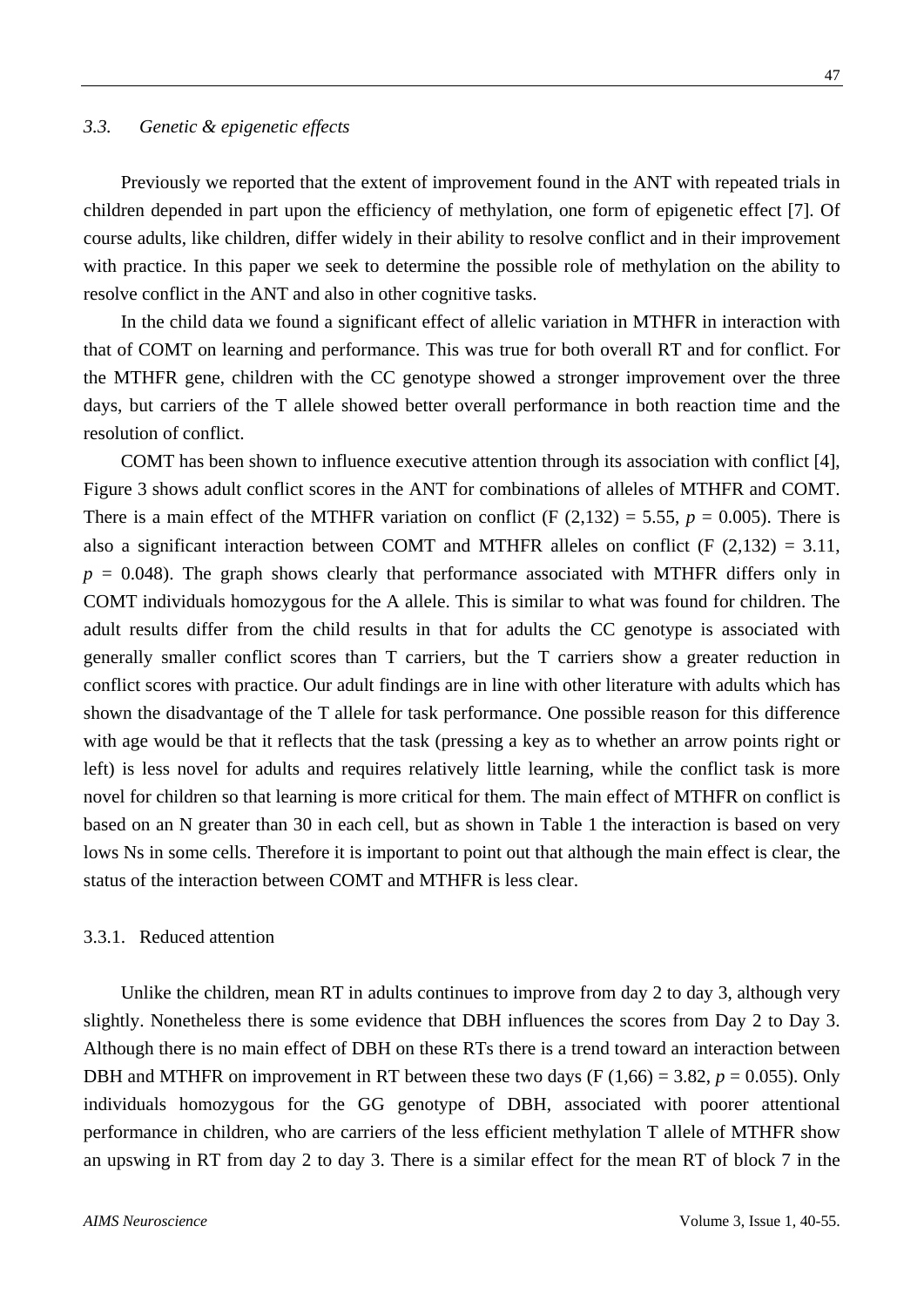serial experiment, which is most analogous to the ANT with single task random trials. The trajectory of RT improvement is slower for individuals with the low attention genotype and less efficient methylation allele (F  $(2,132) = 3.86$ ,  $p = 0.024$ ). Unfortunately, the cell sizes are low for the DBH GG groups as shown in Table 1.



**Figure 3. Conflict RTs in the ANT (incongruent flanker RT-congruent flanker RT) for each day of training.** These conflict results are shown in panel A for the two allelic groups of MTHFR together with the COMT AA allele. Panel B shows the same two MTHFR groups with the COMT AG/GG genotypes.

3.3.2. Explicit learning

There was no significant overall effect of MTHFR alleles on explicit learning. However, between Days 2 and 3 individuals with the MTHFR CC genotype had an improvement in explicit learning scores while for MTHFR T carriers explicit learning scores declined (F  $(1,66) = 4.61$ ,  $p = 0.035$ .

As shown in Figure 4, the CC group of MTHFR when combined with COMT AA had marginally higher explicit learning scores over the 3 days (F  $(1,66) = 3.85$ ,  $p = 0.054$ ). There was no difference for the G present COMT group. This was the same interaction found for the ANT in adults and children. Taking the mean explicit score on days 2, and 3 there is a main effect of MTHFR  $(F (1,66) = 4.29, p = 0.042)$  and an interaction between MTHFR and COMT (F (1,66) =4.61,  $p = 0.035$ .

We also found slower performance of the repeated pattern (blocks 3–6) in each session by the MTHFR T carriers with the COMT AA genotype. Although this did not reach significance, the slope of improvement is lower than all the other groups.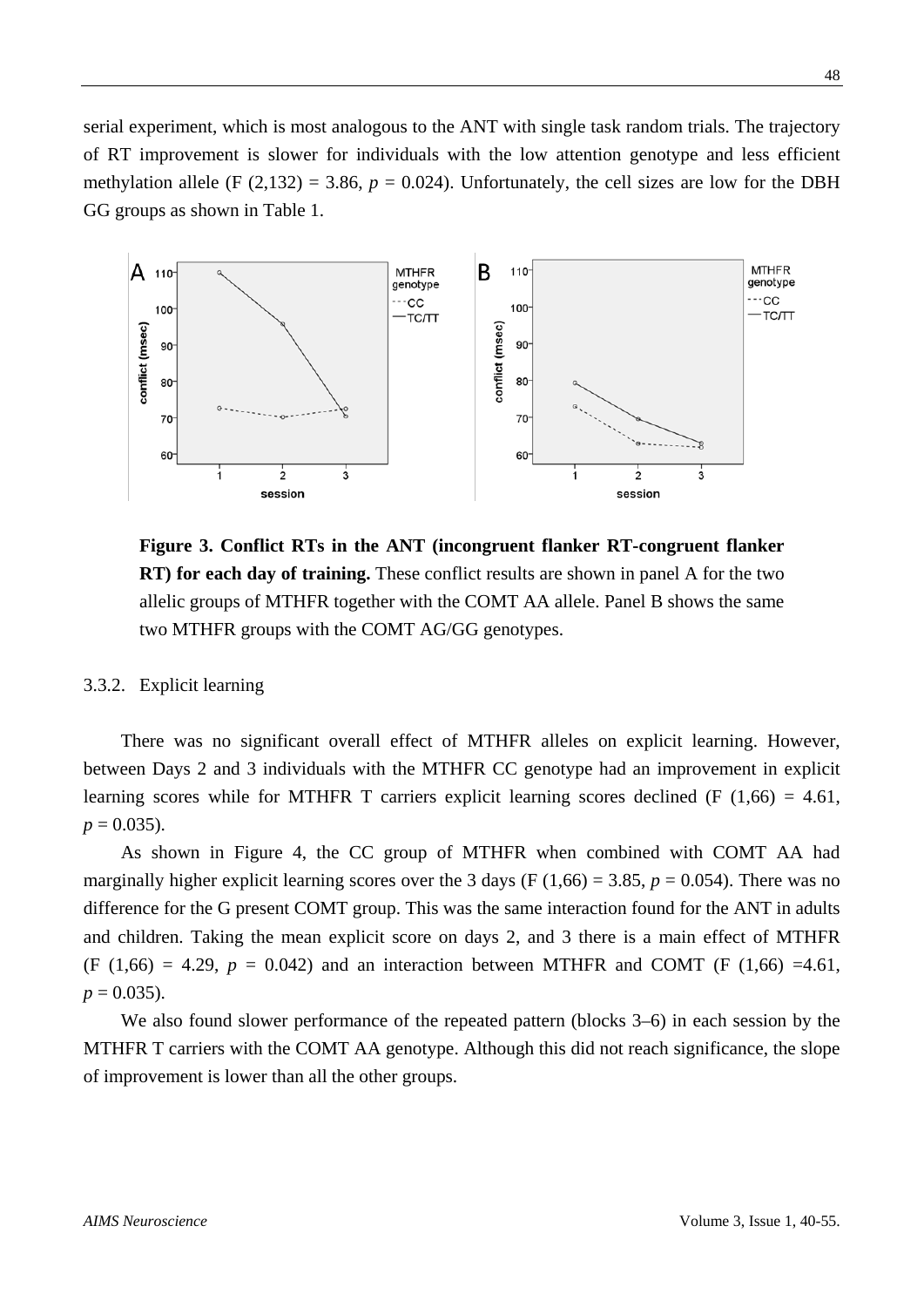

**Figure 4. Explicit learning scores (RT for block 7 - RT for mean of block 6 and 8) for each day of the serial RT task as a function of MTHFR genotype and (A) COMT AA or (B) COMT AG/GG genotype.**

3.3.3. Implicit performance

There is a significant main effect of MTHFR for implicit performance over the three days with carriers of the MTHFR T allele showing a decline in performance over the sessions (F  $(2,136) = 3.44$ ,  $p = 0.035$ ), while CC individuals performed at consistently high levels.

Figure 5 shows the RT for each block of the serial RT test for each day. There was a significant improvement over the three days in RT in the dual task condition for those homozygous for the MTHFR C allele and COMT A allele. This shows for implicit scores the same trend shown for explicit scores in Figure 4 Panel A. For random trials, these individuals performed most poorly in the first session, but improved the most over the sessions  $(F (2,130) = 4.90, p = 0.009)$ . Carriers of the COMT G allele did not show a difference in performance by MTHFR genotype. This agrees with the finding for explicit scores shown in Figure 4.



**Figure 5. Overall RT for all blocks of the Serial RT task by MTHFR variation with the AA group of COMT (A) Day 1, (B) Day 2, and (C) Day3.**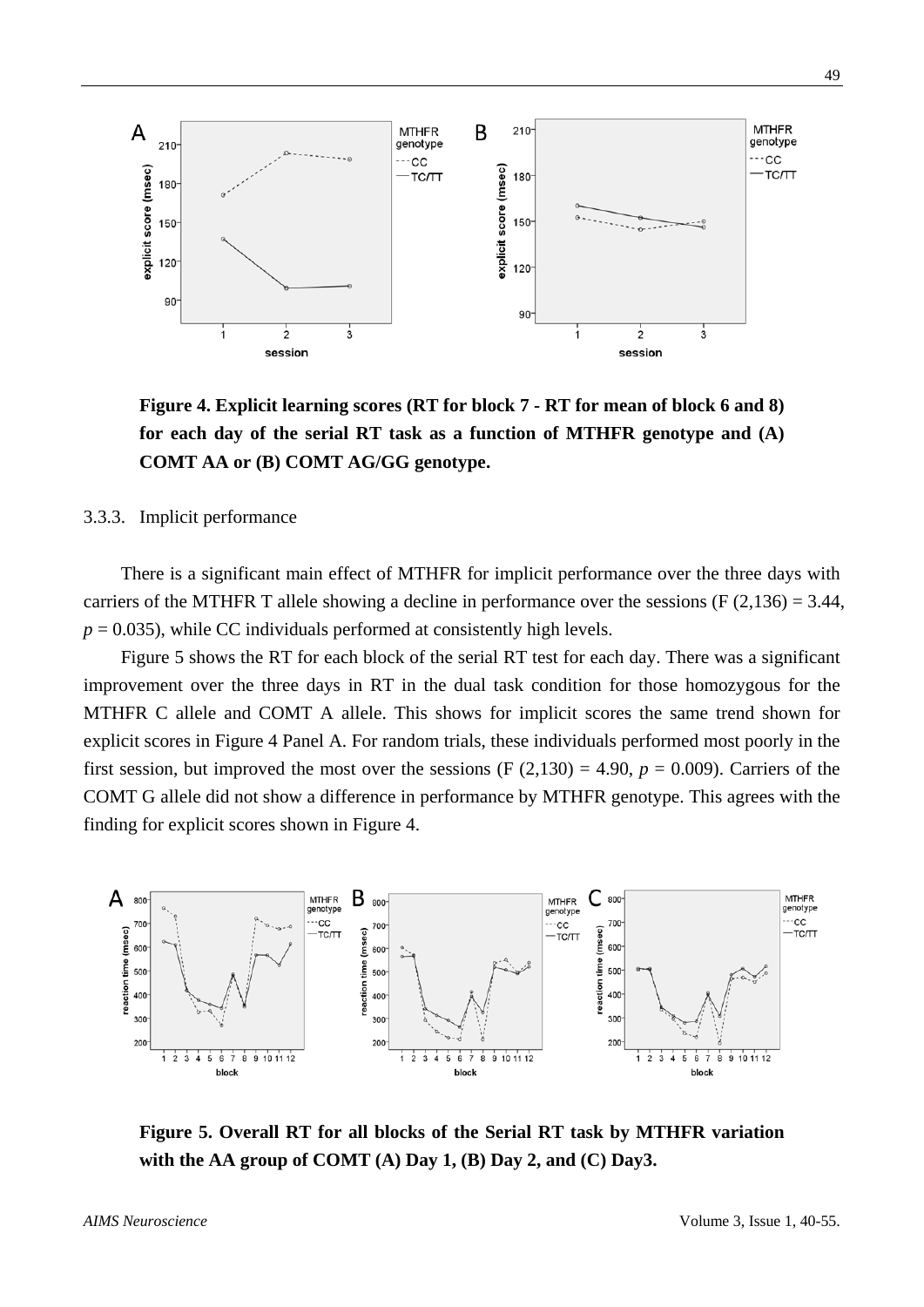The mean scores of percent correct trials by block followed a logarithmic function, where learning was initially rapid, then slowed. The paired associate learning task did not show significant effects for any of the allelic groups studied, either for number of trials to completion or for the slope of percent correct trials by block.

# **4. Discussion**

There appear to be substantial effects of both practice and age on the overall speed of responding. Both children and adults improve in performance with practice (See Figure 1). Exact comparisons are difficult because the children used the child version of the ANT, while adults used the adult version. However, the child version generally results in faster RTs than the adult version, so the differences due to age might be even greater if the adult version had been used for both. Moreover, other studies also show a clear consistent improvement in overall RT with age from age 4 to adults [19,20]. There is somewhat less clarity about the effect of age on the resolution of conflict. One study shows improvement from age 6 to 8 and no change after age 8 [20]. A more recent and larger study shows improvement in conflict score from age 4 to teen age and little change after that [19]. The two studies have many differences, but both show that with development, at least during childhood, there is improvement in the ability to resolve conflict.

There is substantial evidence that improved RT with age is related to the myelination of large fiber tracts [19]. Despite the greater change in RT with age than with practice we believe it is possible that the two effects are due to similar mechanisms. The significant effects of the MTHFR gene, most often in interaction with COMT, on the conflict network of the ANT and on learning in the serial reaction time task, suggest that efficient methylation is an important determinant of RT with practice at both ages. One effect of methylation is to improve myelination [21]. Many studies of mice and humans have shown that learning of various sorts can improve myelination [22,23]. Thus one way in which both development and practice could provide a means of improving reaction time is through improved speed and reliability of performance due to myelination of fibers connecting brain areas related to the task. Although changes in myelin due to learning may be slight, particularly in adulthood, these changes may help synchronize activity in remote brain areas active during the task [23].

Our results with the adult ANT mainly show that the CC genotype of MTHFR gave superior performance in reaction time when combined with COMT AA. However, for the children, CC combined with AA showed worse performance on Day 1 and 2 but a much stronger overall learning effect [\[7\]](#page-14-0). The child result was surprising because substantial adult work had shown better overall performance with the MTHFR CC genotype [11,24]. We speculate that the Attention Network Test was rather novel for children, but for adults responding in the direction of an arrow was quite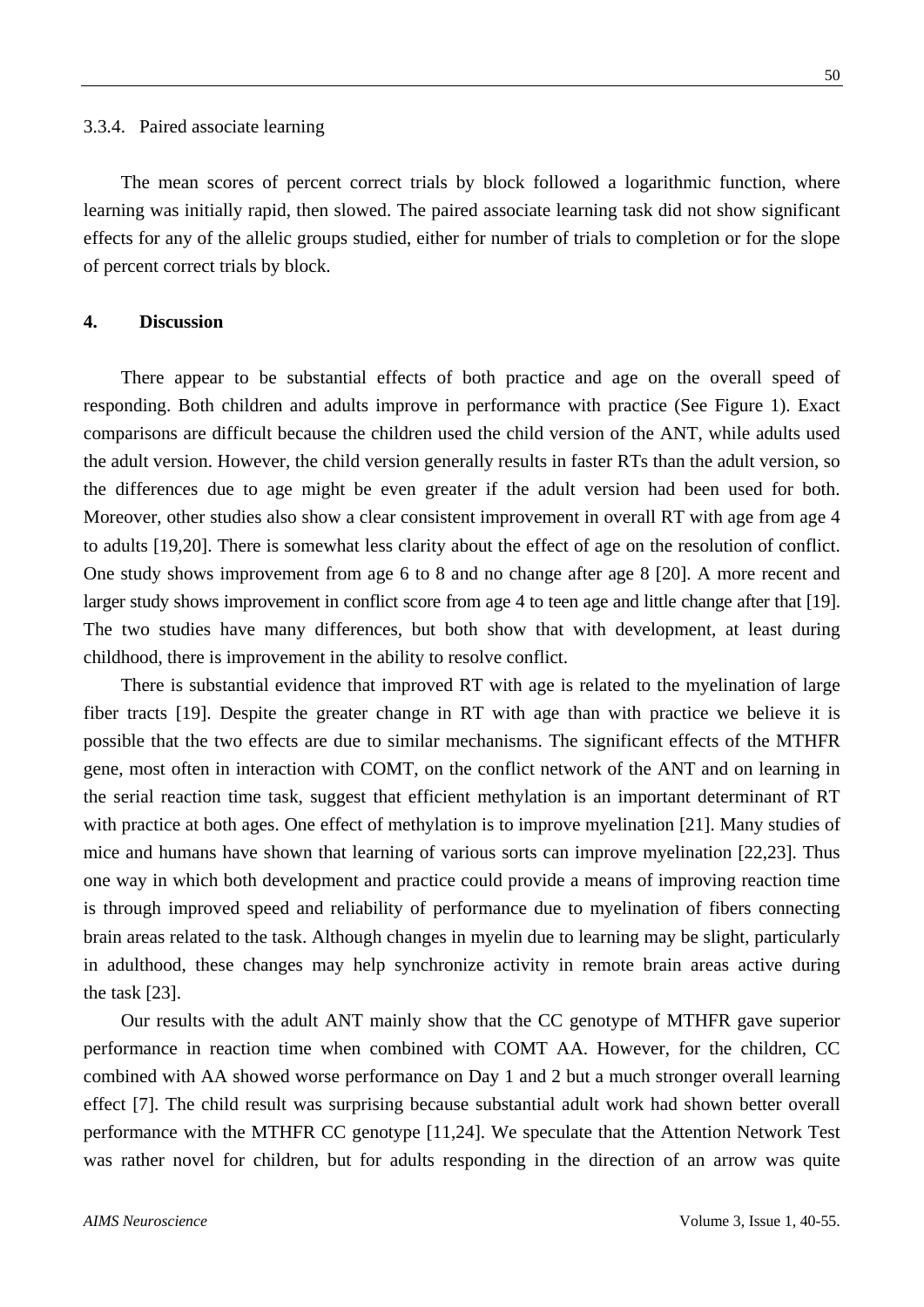routinely. Perhaps if superior learning occurs for novel tasks in childhood among individuals homozygous for alleles related to efficient methylation and better executive function, in adults the difference might be in the direction of better performance since most of the learning has already taken place. The serial task with its repeating sequence showed better explicit learning for MTHFR CC individuals with COMT AA, and this group also showed better performance in the random dual task trials over the 3 sessions, so there is support for improved learning with more efficient methylation in adults as well as for children.

Although we found significant effects of alleles that modulated the efficiency of methylation on learning and/or performance in children and adults in the ANT and serial learning tasks, no differences were found in our verbal learning task. We believe this suggests that differences in myelination provide better learning and/or performance in speeded tasks, but this effect may not apply to tasks like verbal learning in which speed was not important. Future human studies should keep this task distinction in mind in examining behavioral tasks. We also observed that MTHFR was associated with both explicit and implicit speeded tasks, supporting a common mechanism in learning.

Many studies of human skilled performance show that a power function relates the number of trials of practice to the reaction time to perform the skill [25–27], although it is possible that exponential functions can sometimes fit better [28]. Regardless of the exact shape of the function, most general theories identify a single underlying process such as improved chunking or more efficient subroutines to account for the learning curve [25,27]. A major finding of our study is the separation between improvement of performance and later increases in RT. Although there was no overall upswing in RT from Day 2 to 3 in the adult study, an upswing was found for adults with the combination of alleles related to poorer methylation (T allele of MTHFR) and low attention (GG genotype of DBH). With children a similar increase in RT between Day 2 and 3 was found for the GG genotype of DBH. Many human skills show a monotonic decrease in RT with practice (25–28). Our averaged results for adults did show a monotonic decrease in RT, but specific child and adult groups showed upswings from day 2 to day 3, which is inconsistent with any monotonic function. We believe that waning attention accounted for these results since DBH, a gene associated with sustained attention [6], was involved in the upswing. In general, children show this increased reaction time much more strongly than adults. Older behavioral learning theories [29] based primarily on rat studies have suggested that each trial produces both improvements due to practice and inhibition due to fatigue. Our results fit more with practice contributing to both faster RT, possibly due to improved connectivity, and slower RT over time due to waning alertness. The effect of DBH was limited to explicit learning, as would be predicted by the role of DBH in maintaining an alert state of attention. Cellular studies in rodents [30] show that maintaining alertness depends on pathways from the locus ceruleus to the anterior cingulate, allowing executive attention to aid in the maintenance of attention.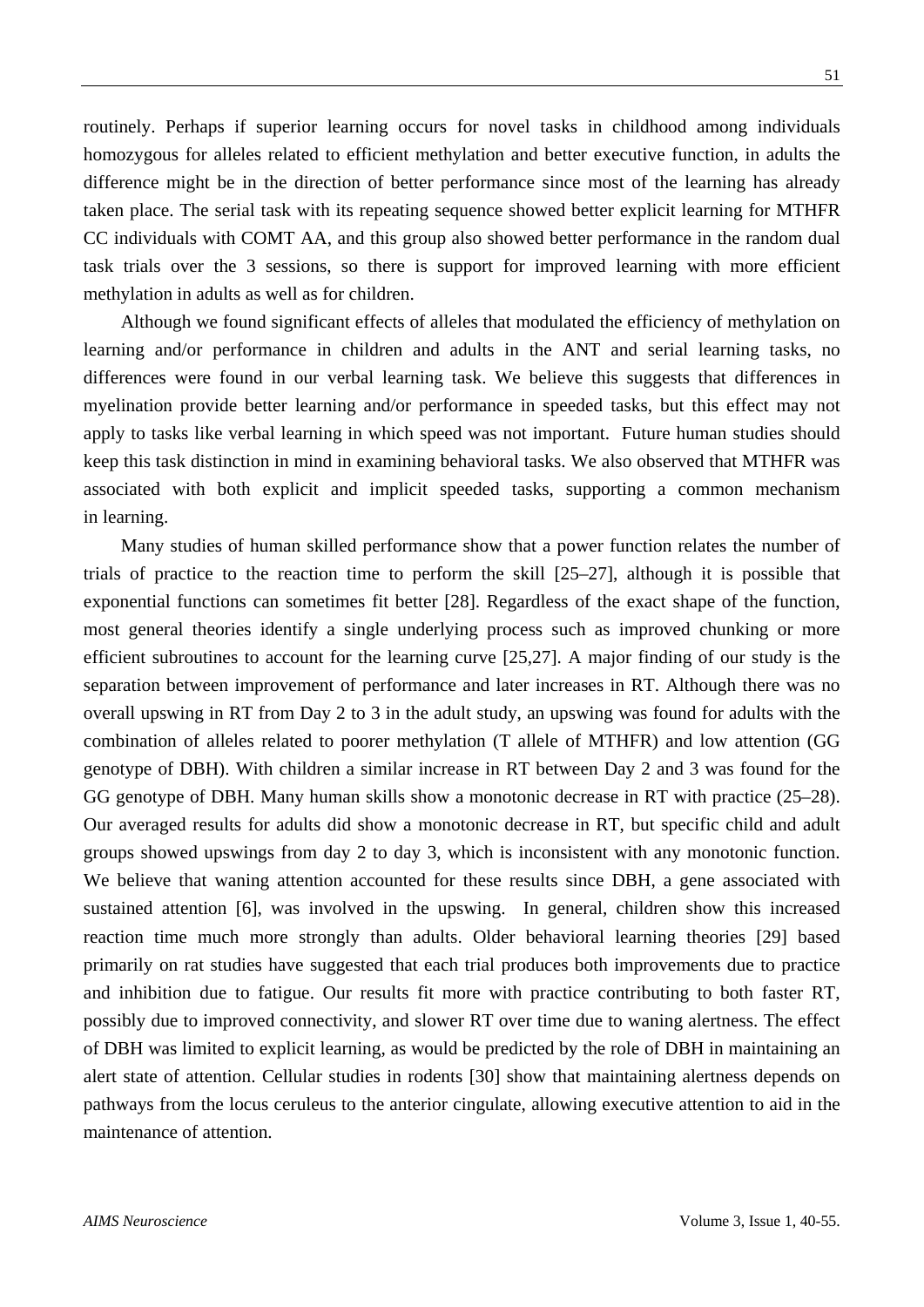As pointed out earlier [21] improved myelin might occur through epigenetic factors in which methylation changes gene expression. It has also been observed that methylation of the myelin basic protein at Arg107 improves its function mediating the formation and stability of the myelin sheath [31]. An alternate hypothesis to an effect on gene expression is that methylation works through activation of the dopamine D4 receptor (DRD4). Activity of the D4 receptor is known to influence the ability to resolve conflict in children [32] and adults [33]. Dopamine-dependent activation of DRD4 stimulates phospholipid methylation of the membrane surrounding the receptor using 5-methyltetrahydrofolate, a metabolite of the folate cycle, as methyl donor [34]. Phospholipid methylation alters the fluidity of the membrane, this is believed to alter the structure and function of local ion channels which may impact neural synchrony. Kuznetsova and Deth [35] hypothesized that these changes related to the neural oscillatory transition from beta to gamma, as seen during attention. Decreased MTHFR activity could interfere with changes in neural synchrony by limiting the availability of 5-methyltetrahydrofolate.

In summary, we have found that an allele of MTHFR that provides better methylation significantly improves either learning in child studies and performance in adult studies. One possibility is that these effects are due to improved myelination causing faster conduction between the remote brain areas found to be involved in most cognitive tasks. Another possibility is that MTHFR is working to vary the availability of dopamine. There also may be other mechanisms by which MTHFR works. Our current methods do not allow determination of these mechanisms nor allow us to determine if MTHFR works via a different mechanism than modulation of the genome, or that a correlated genetic influence might be responsible for these effects. Future animal studies may be able to show more directly the genetic and epigenetic mechanism that influence reaction time over development and in skill learning.

## **Acknowledgments**

This research was funded by Office of Naval Research grants N00014-15-1-2022 and N00014-15-2148 to the University of Oregon and by NIMH grant HD060563 to the Georgia State University. We also thank Mr. Rudy Chapa for his support of this work though a donation to the University of Oregon Foundation.

# **Conflict of Interest**

All authors declare no conflicts of interest in this paper.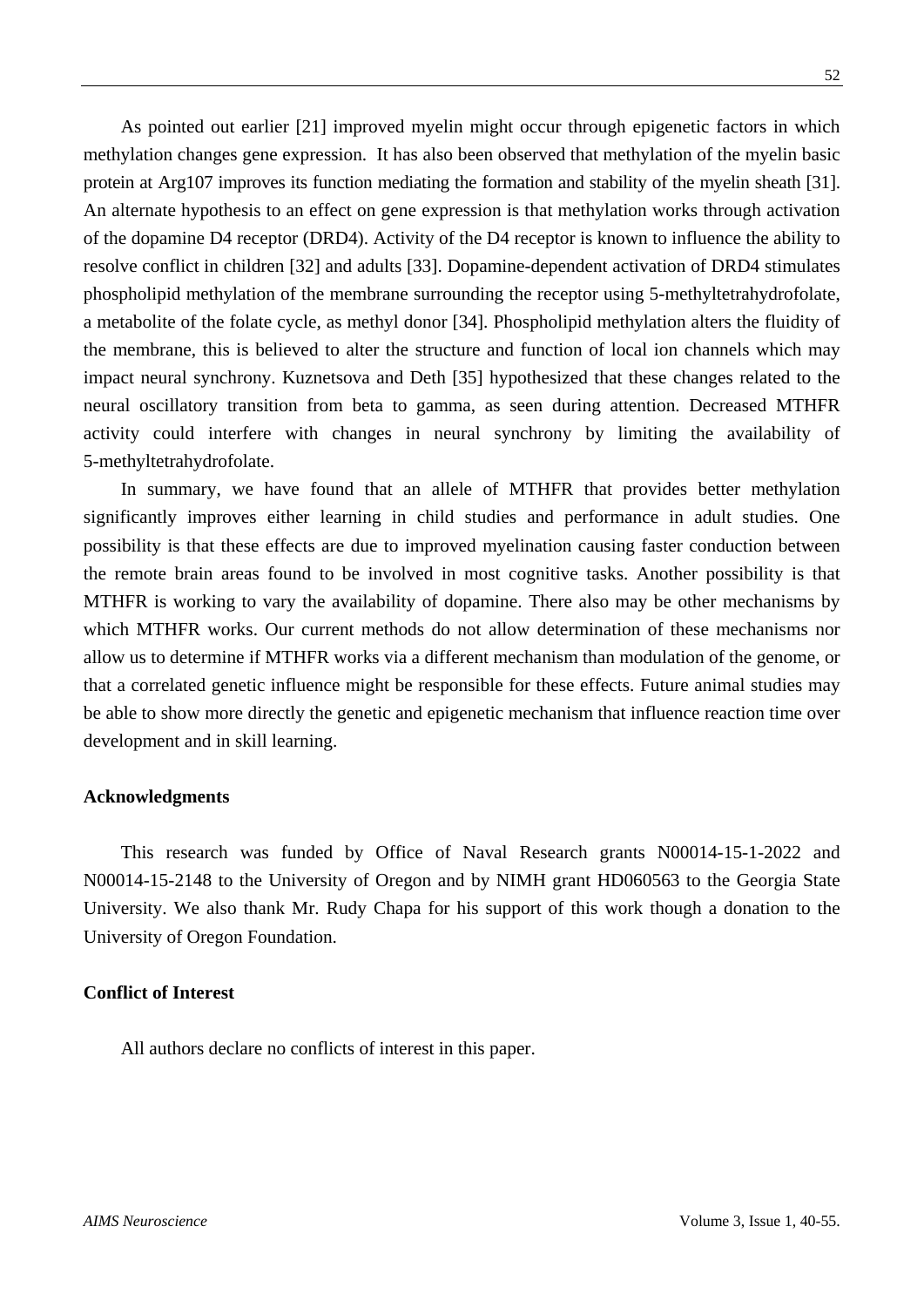## **References**

- 1. Petersen SE, Posner MI (2012) The attention system of the human brain: 20 years after. *Annu Rev Neurosci* 35: 73-89.
- 2. Green AE, Munafo MR, DeYoung CG, et al. (2008) Using genetic data in cognitive neuroscience: from growing pains to genuine insights. *Nat Rev Neurosci* 9: 710-720.
- 3. Posner MI, Rothbart MK, Sheese BE (2007) Attention genes. *Dev Sci* 10: 24-29.
- 4. Diamond A, Briand L, Fossella J, et al. (2004) Genetic and neurochemical modulation of prefrontal cognitive functions in children. *Am J Psychiat* 161: 125-132.
- 5. Osinsky R, Hewig J, Alexander N, et al. (2012) COMT Val158Met genotype and the common basis of error and conflict monitoring. *Brain Res* 1452: 108-118.
- 6. Greene CM, Bellgrove MA, Gill M, et al. (2009) Noradrenergic genotype predicts lapses in sustained attention. *Neuropsychologia* 47: 591-594.
- 7. Voelker P, Sheese B, Rothbart M, et al. (2016) Methylation polymorphisms influence practice effects in children during attention tasks. *J Cogn Neurosci*, submitted.
- 8. Day JJ, Childs D, Guzman-Karlsson MC, et al. (2013) DNA methylation regulates associative reward learning. *Nat Neurosci* 16: 1445-1452.
- 9. Kamdar KY, Krull KR, El-Zein RA, et al. (2011) Folate pathway polymorphisms predict deficits in attention and processing speed after childhood leukemia therapy. *Pediatr Blood Cancer* 57: 454-460.
- 10. Tsai SJ, Hong CJ, Yeh HL, et al. (2011) Heterozygote advantage of the MTHFR C677T polymorphism on specific cognitive performance in elderly Chinese males without dementia. *Dement Geriatr Cogn Disord* 32: 159-163.
- 11. Roffman JL, Weiss AP, Deckersbach T, et al. (2008) Interactive effects of COMT Val108/158Met and MTHFR C677T on executive function in schizophrenia. *Am J Med Genet B* 147B: 990-995.
- 12. Fan J, McCandliss BD, Sommer T, et al. (2002) Testing the efficiency and independence of attentional networks. *J Cogn Neurosci* 14: 340-347.
- 13. Eriksen BA, Eriksen CW (1974) Effects of noise letters upon the identification of a target letter in a nonsearch task. *Percept Psychophys* 16: 143-149.
- 14. Fan J, McCandliss BD, Fossella J, et al. (2005) The activation of attentional networks. *NeuroImage* 26: 471-479.
- 15. Curran TaK SW (1993) Attentional and nonattentional forms of sequence learning. *J Exp Psychol* 19: 189-202.
- 16. Daniels JK, Williams NM, Williams J, et al. (1996) No evidence for allelic association between schizophrenia and a polymorphism determining high or low catechol O-methyltransferase activity. *Am J Psychiat* 153: 268-270.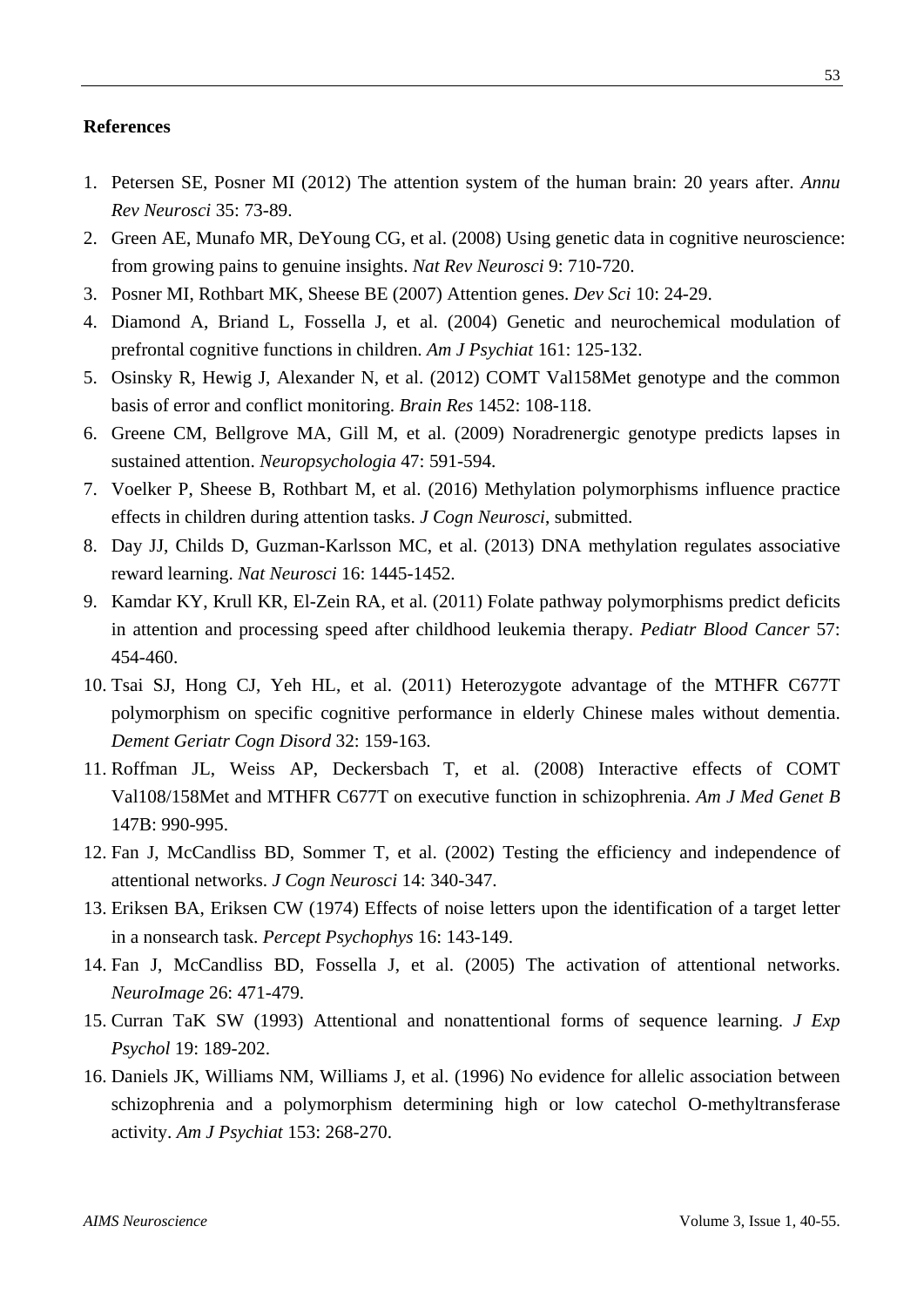- 17. Voelker P, Sheese BE, Rothbart MK, et al. (2009) Variations in catechol-O-methyltransferase gene interact with parenting to influence attention in early development. *Neuroscience* 164: 121-130.
- 18. Cubells JF, van Kammen DP, Kelley ME, et al. (1998) Dopamine beta-hydroxylase: two polymorphisms in linkage disequilibrium at the structural gene DBH associate with biochemical phenotypic variation. *Hum Genet* 102: 533-554
- 19. Fjell AM, Walhovd KB, Brown TT, et al. (2012) Multimodal imaging of the self-regulating developing brain. *P Natl Acad Sci USA* 109: 19620-19625.
- 20. Rueda MR, Fan J, McCandliss BD, et al. (2004) Development of attentional networks in childhood. *Neuropsychologia* 42: 1029-1040.
- 21. Emery B, Lu QR (2015) Transcriptional and Epigenetic Regulation of Oligodendrocyte Development and Myelination in the Central Nervous System. *CSH Perspect Biol* 7: a020461.2
- 22. Wang S, Young KM (2014) White matter plasticity in adulthood. *Neuroscience* 276: 148-160.
- 23. Fields RD (2015) A new mechanism of nervous system plasticity: activity-dependent myelination. *Nat Rev Neurosci* 16: 756-767.
- 24. Roffman JL, Gollub RL, Calhoun VD, et al. (2008) MTHFR 677C --> T genotype disrupts prefrontal function in schizophrenia through an interaction with COMT 158Val --> Met. *P Natl Acad Sci USA* 105: 17573-17578.
- 25. Anderson JR, Fincham JM, Douglass S (1999) Practice and retention: a unifying analysis. *J Exp Psychol Learn* 25: 1120-1136.
- 26. Fitts P, Posner MI (1967) Human Performance. Belmont CA: Brooks/Cole Pub Co.
- 27. Newell A, Rosenbloom PS (1981) Mechanisms of skill acquisition and the law of practice, in *Cognitive skills and thier acquisition*, Anderson JR, Ed., ed Hillsdale, N.J.: Erlbaum, pp. 1-55.
- 28. Heathcote A, Brown S, Mewhort DJ (2000) The power law repealed: the case for an exponential law of practice. *Psychon B Rev* 7: 185-207.
- 29. Hull CL (1943) Principles of behavior, an introduction to behavior theory. New York: Appleton-Century Company.
- 30. Gompf HS, Mathai C, Fuller PM, et al. (2010) Locus ceruleus and anterior cingulate cortex sustaine wakefulness in a novel environment. *J Neurosci* 30: 14543-14551.
- 31. Kim S, Lim IK, Park GH, et al. (1997) Biological methylation of myelin basic protein: enzymology and biological significance. *Int J Biochem Cell Biol* 29: 743-751.
- 32. Sheese BE, Rothbart MK, Voelker P, et al. (2012) The dopamine receptor D4 gene 7-repeat allele interacts with parenting quality to predict effortful control in four-year-old children. *Child Dev Res* 1:863242.
- 33. Fan J, Fossella JA, Summer T, et al. (2003) Mapping the genetic variation of executive attention onto brain activity. *P Natl Acad Sci USA* 100:7406-7411.
- <span id="page-14-0"></span>34. Sharma A, Kramer ML, Wick PF, et al. (1999) D4 dopamine receptor-mediated phospholipid methylation and its implications for mental illnesses such as schizophrenia. *Mol Psychiatry* 4: 235-246.